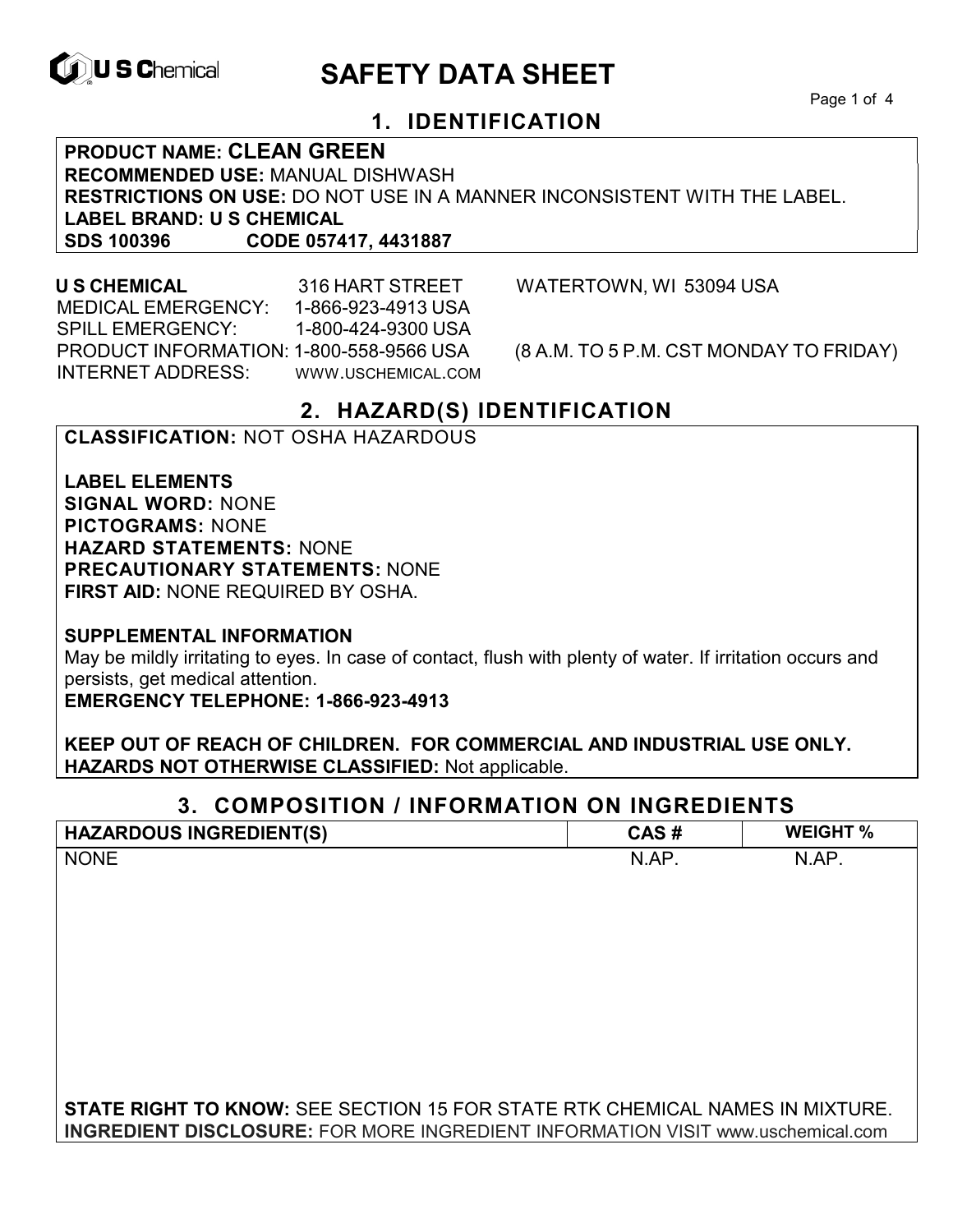# **CLEAN GREEN SDS 100396**

# **4. FIRST-AID MEASURES** Page 2 of 4

**IF IN EYES:** FLUSH WITH PLENTY OF WATER. IF IRRITATION OCCURS AND PERSISTS, GET MEDICAL ATTENTION.

**IF ON SKIN:** FLUSH WITH PLENTY OF WATER. IF IRRITATION OCCURS AND PERSISTS, GET MEDICAL ATTENTION.

**IF SWALLOWED:** IF CONSCIOUS, DILUTE BY DRINKING UP TO A CUPFUL OF MILK OR WATER AS TOLERATED.

**IF INHALED:** NO SPECIFIC FIRST AID MEASURES ARE REQUIRED.

**EMERGENCY TELEPHONE: 1-866-923-4913** 

**MOST IMPORTANT SYMPTOMS / EFFECTS:** MAY BE MILDLY IRRITATING TO EYES. **MEDICAL CONDITIONS AGGRAVATED:** NONE KNOWN. **NOTE TO PHYSICIAN:** CALL 1-866-923-4913 FOR EXPOSURE MANAGEMENT ASSISTANCE.

# **5. FIRE-FIGHTING MEASURES**

**CHEMICAL HAZARDS:** NON-FLAMMABLE.

**COMBUSTION PRODUCT HAZARDS:** OXIDES OF CARBON, SULFUR + OTHER FUMES. **METHODS:** SELECT EXTINGUISHER AND METHODS BASED ON FIRE SIZE AND TYPE. **EQUIPMENT:** WEAR SCBA AND FULL PROTECTIVE GEAR AS CONDITIONS WARRANT. **NFPA RATING:** HEALTH-1/FLAMMABILITY-0/ INSTABILITY-0/SPECIAL HAZARD-N.AP. **SUITABLE EXTINGUISHERS:** WATER, DRY CHEMICAL, CO2 OR FOAM SUITABLE FOR FIRE. **UNSUITABLE EXTINGUISHERS:** NO RESTRICTIONS BASED ON CHEMICAL HAZARDS.

# **6. ACCIDENTAL RELEASE MEASURES**

**PERSONAL PRECAUTIONS:** KEEP PEOPLE OUT OF AREA. RUBBER BOOTS RECOMMENDED. BE CAREFUL NOT TO SLIP. WASH THOROUGHLY AFTER CLEAN-UP. **ENVIRONMENTAL PRECAUTIONS:** PREVENT SPILL FROM ENTERING DRAIN, STORM SEWER OR SURFACE WATERWAY. PREVENT WATER AND SOIL CONTAMINATION. **CLEAN-UP METHODS:** SMALL SPILLS MAY BE WIPED UP AND RINSED WITH WATER. FOR LARGER SPILLS, DIKE TO CONTAIN. PUMP TO LABELED CONTAINER OR ABSORB SPILLAGE AND SCOOP UP WITH INERT ABSORBENT MATERIAL. AFTER SPILL COLLECTION, RINSE AREA WITH WATER AND FOLLOW WITH NORMAL CLEAN-UP PROCEDURES.

# **7. HANDLING AND STORAGE**

**HANDLING:** FOLLOW ALL LABEL DIRECTIONS. INSTRUCT PERSONNEL ABOUT PROPER USE, HAZARDS, PRECAUTIONS, AND FIRST AID MEASURES. AVOID CONTACT WITH EYES. DO NOT TASTE OR SWALLOW. PRODUCT RESIDUE MAY REMAIN ON OR IN EMPTY CONTAINERS. HANDLE CAREFULLY TO AVOID DAMAGING CONTAINER. **STORAGE:** KEEP CONTAINER CLOSED WHEN NOT IN USE. STORAGE AT AMBIENT TEMPERATURES IN A DRY AREA OUT OF DIRECT SUNLIGHT. PROTECT FROM FREEZING. ROTATE STOCK REGULARLY. KEEP AWAY FROM FOOD AND DRINK. KEEP OUT OF REACH OF CHILDREN.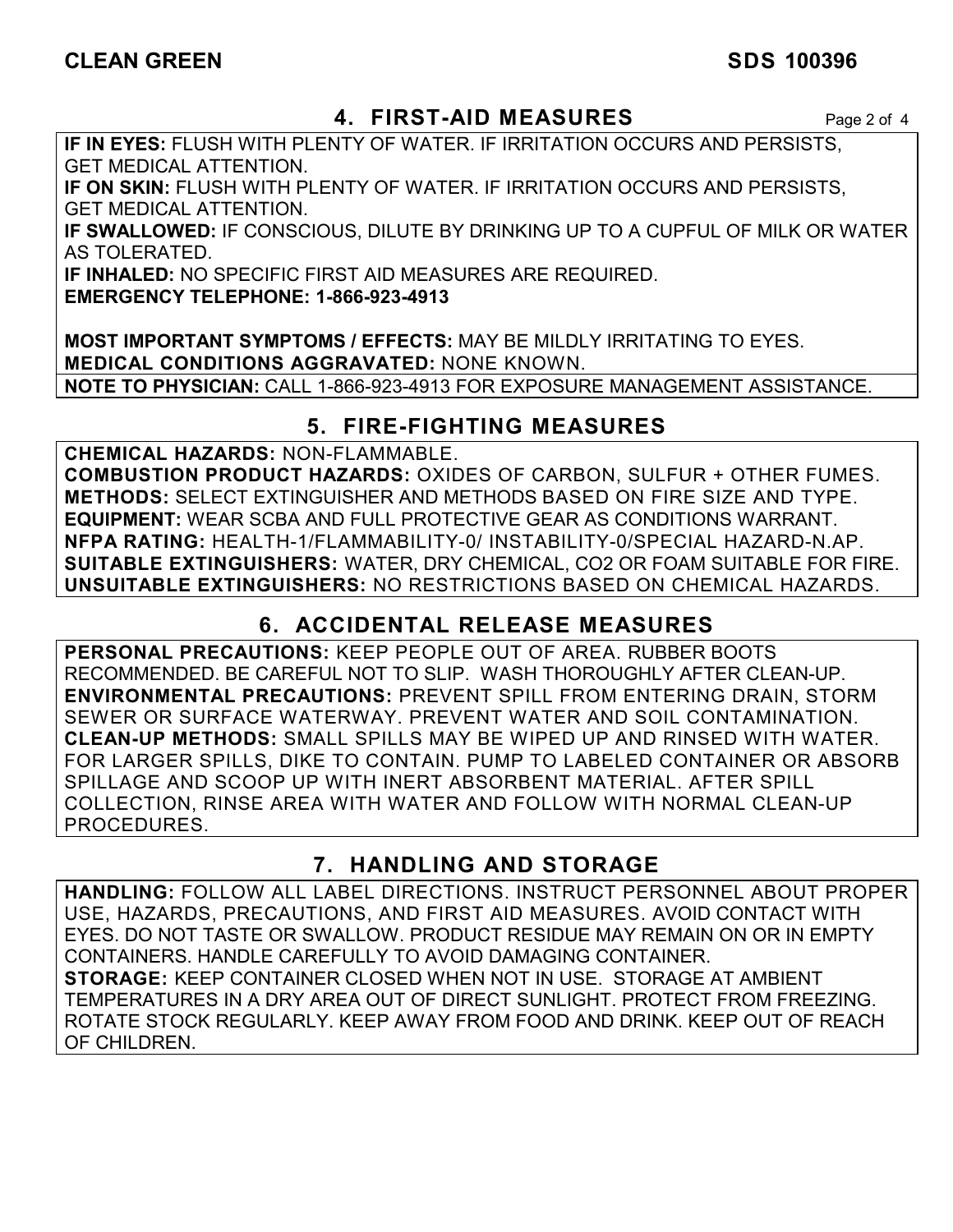### **8. EXPOSURE CONTROLS / PERSONAL PROTECTION** Page 3 of 4

**EXPOSURE LIMITS:** NONE

**ENGINEERING CONTROLS:** GENERAL ROOM VENTILATION IS ADEQUATE.

#### **PERSONAL PROTECTION**

**EYES:** PROTECTIVE EQUIPMENT NOT REQUIRED. **HANDS:** PROTECTIVE EQUIPMENT NOT REQUIRED. **RESPIRATORY:** PROTECTIVE EQUIPMENT NOT REQUIRED. **FEET:** PROTECTIVE EQUIPMENT NOT REQUIRED. **BODY:** PROTECTIVE EQUIPMENT NOT REQUIRED.

**HYGIENE MEASURES:** HANDLE IN ACCORDANCE WITH GOOD INDUSTRIAL HYGIENE AND SAFETY PRACTICE.

# **9. PHYSICAL AND CHEMICAL PROPERTIES**

| <b>APPEARANCE: GREEN LIQUID</b>        | <b>AUTO-IGNITION TEMPERATURE: N.AV.</b>    |
|----------------------------------------|--------------------------------------------|
| <b>ODOR: LEMON</b>                     | DECOMPOSITION TEMPERATURE: N.AV.           |
| pH CONCENTRATE: 7.3                    | <b>EXPLOSIVE LIMITS (LEL/UEL): NONE</b>    |
| pH READY-TO-USE: N.AP.                 | <b>EVAPORATION RATE: N.AV.</b>             |
| pH @ USE DILUTION: N.AV.               | FLAMMABILITY (SOLID, GAS): N.AP.           |
| <b>PHYSICAL STATE: LIQUID</b>          | <b>FLASH POINT: NONE</b>                   |
| <b>RELATIVE DENSITY (WATER): 1.030</b> | INITIAL BOILING POINT/RANGE: N.AV.         |
| <b>SOLUBILITY (WATER): COMPLETE</b>    | <b>MELTING POINT/FREEZING POINT: N.AV.</b> |
| VAPOR PRESSURE: N.AV.                  | <b>ODOR THRESHOLD: N.AV.</b>               |
| VAPOR DENSITY: N. AV.                  | PARTITION COEFF. (N-OCTANOL/WATER): N.AV.  |
| <b>VISCOSITY: VISCOUS</b>              | <b>OTHER: N.AV.</b>                        |

# **10. STABILITY AND REACTIVITY**

**REACTIVITY:** NO HAZARD.

**CHEMICAL STABILITY:** STABLE.

**POSSIBILITY OF HAZARDOUS REACTIONS:** NONE KNOWN. WILL NOT POLYMERIZE. **CONDITIONS TO AVOID:** TEMPERATURES BELOW 35°F (1.6°C) OR ABOVE 120°F (49°C). **MATERIALS TO AVOID:** DIRECT MIXING WITH OTHER CHEMICALS. MIX ONLY WITH WATER. **HAZARDOUS DECOMPOSITION PRODUCTS:** NONE UNDER NORMAL CONDITIONS.

# **11. TOXICOLOGICAL INFORMATION**

**ROUTES OF EXPOSURE:** EYES, SKIN, INGESTION, INHALATION. **INFORMATION ON ROUTES OF EXPOSURE:** NO LC50/LD50 TEST DATA FOR MIXTURE. **ACUTE EFFECTS/SYMPTOMS**

 **EYES:** MAY BE MILDLY IRRITATING TO EYES. MAY CAUSE REDNESS AND WATERING. **SKIN:** MAY BE MILDLY IRRITATING TO SENSITIVE SKIN.

 **INGESTION:** MAY CAUSE IRRITATION, NAUSEA, VOMITING AND DIARRHEA. **INHALATION:** NONE KNOWN.

**CHRONIC / OTHER EFFECTS:** NO REPORTABLE GERM CELL MUTAGENS, SKIN SENSITIZERS, RESPIRATORY SENSITIZERS, REPRODUCTIVE TOXINS OR ASPIRATION HAZARDS. **SPECIFIC TARGET ORGANS (SINGLE/REPEATED):** NONE KNOWN.

**NUMERICAL MEASURES OF TOXICITY:** ATEmix (ORAL-RAT) = ABOVE 5000 MG / KG **CARCINOGENS:** NO REPORTABLE ACGIH, IARC, NTP, OR OSHA CARCINOGENS.